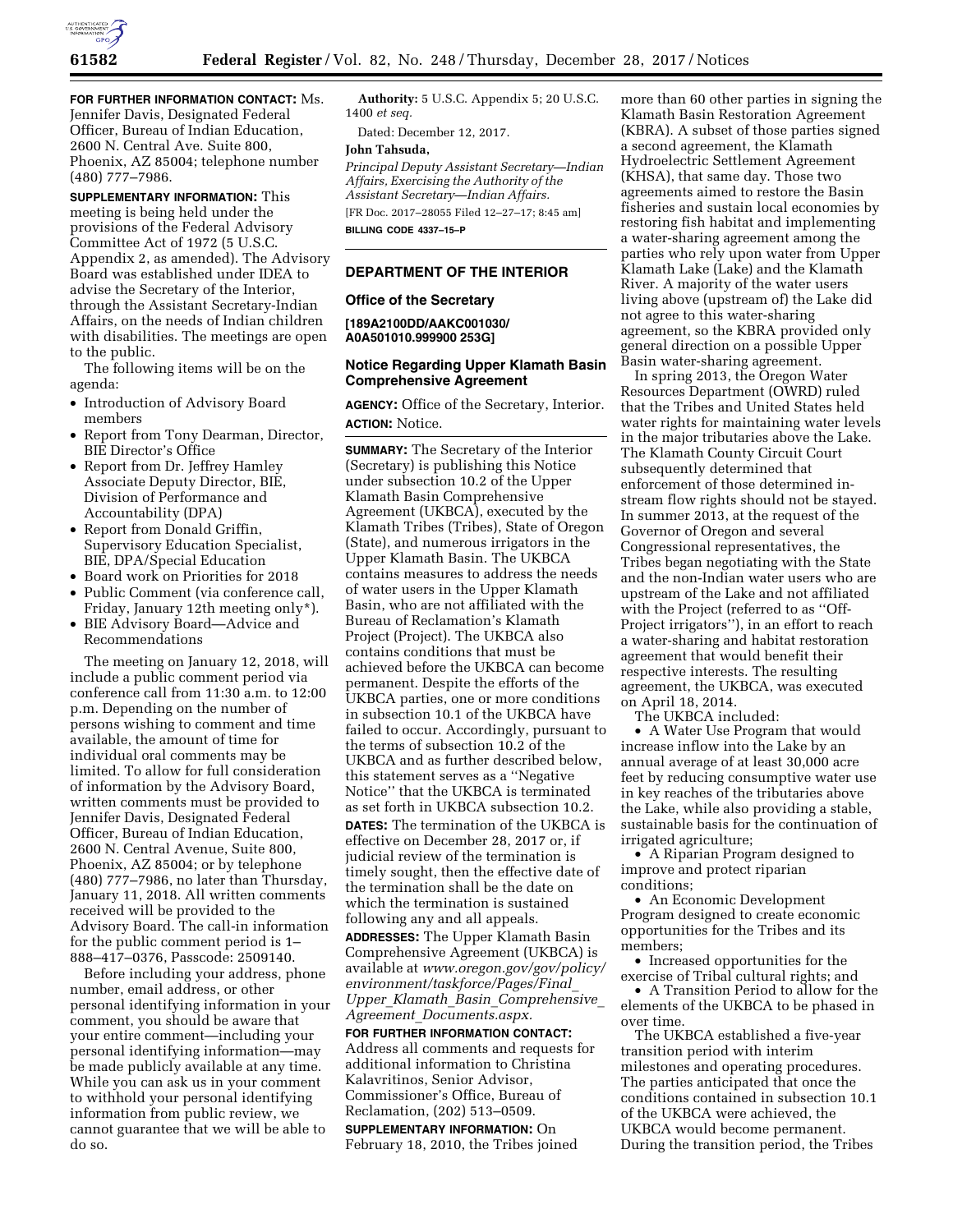agreed to limit the enforcement of their determined water rights so long as the other parties to the UKBCA met specific interim milestones. In 2017, those interim milestones were not achieved and the Tribes (with the concurrence of the United States as trustee) requested that OWRD fully enforce their determined water rights; OWRD complied with the request.

All three settlement agreements (KBRA, KHSA, and UKBCA) have interdependencies. For example, the UKBCA was premised in key part on Federal funding being provided for certain actions under the KBRA. Because the KBRA required congressional approval to become fully enforceable and funded, and because Congress failed to act within the time frame set by the KBRA, the KBRA expired of its own terms on December 31, 2015.

After the KBRA expired, the Tribes notified the Secretary in a January 12, 2016, letter that they believed their bargained-for benefits under the UKBCA and KBRA could not be realized. The Tribes asked the Secretary to issue a Negative Notice as contemplated under subsection 10.2 of the UKBCA. Subsection 10.2 of the UKBCA states that the Secretary shall issue a Negative Notice resulting in termination of the UKBCA if, after completion of required dispute resolution processes, the Secretary determines that there is ''no reasonable likelihood'' that all required conditions set out in subsection 10.1 of the UKBCA can be met. As noted in the Tribes' letter, several conditions listed in subsection 10.1 required the enactment of Federal legislation, which did not and has not happened.

The UKBCA allows the Secretary to make a preliminary determination regarding whether the conditions contained in subsection 10.1 can be achieved. On April 4, 2016, the Deputy Secretary responded with a preliminary determination, tentatively agreeing with the Tribes but nonetheless noting that subsection 10.2 of the UKBCA requires a ''meet and confer'' process among the parties before a Negative Notice could be issued. The Tribes invoked the meet and confer provisions in an August 11, 2016, letter, and the parties met and conferred on October 4, 2016. That meeting was unsuccessful in resolving the issues between the parties.

On December 4, 2016, some Off-Project irrigators invoked the mediation provision in subsection 11.2 of the UKBCA in an effort to aid the meet and confer process. The Tribes also invoked this mediation provision on December 12, 2016. The parties selected a neutral third-party mediator and held a

confidential mediation session on February 23, 2017. That effort did not resolve the differences between the parties. The Tribes sent letters to the Secretary on April 26, 2017, and September 11, 2017, reiterating their request that the Secretary issue a Negative Notice. The Off-Project irrigators sent a letter to the Secretary on April 28, 2017, asking that the Secretary refrain from issuing a Negative Notice.

The Tribes are of the view that all three agreements—the KBRA, the KHSA, and the UKBCA—need to be fully implemented in order to receive their bargained-for benefits. The Tribes have highlighted this position and concern to the other UKBCA parties and in their correspondence requesting a Negative Notice. The UKBCA and KBRA were inextricably linked. Many of the bargained-for benefits for the Klamath Tribes, including funding for fishery and Tribal programs and the purchase of land, were embedded in the KBRA. Funding for many of the actions in the UKBCA, including water right retirements to achieve 30,000 acre-feet of water savings and riparian corridor restoration, was similarly included in the KBRA.

#### **Statement of Findings**

Subsection 10.1 of the UKBCA contains fifteen (15) conditions (subsections 10.1.1 through 10.1.15) that all must occur before an Affirmative Notice can be issued that would make the UKBCA permanent. If I find that one or more of these conditions has not or cannot be achieved, and thus there is no reasonable likelihood that an Affirmative Notice will occur under section 10.1, then section 10.2 directs that a Negative Notice be published.

Subsection 10.1.3 of the UKBCA requires enactment of Federal legislation authorizing the execution and implementation of the KBRA, which the UKBCA defines as ''the agreement dated February 18, 2010, as amended December 29, 2012.'' No legislation was passed by Congress before December 31, 2015, and the KBRA expired of its own terms. Thus, subsection 10.1.3 cannot be met. This fact alone means I will not be able to issue an Affirmative Notice, and warrants issuance of a Negative Notice.

I have reached a similar conclusion for subsections 10.1.1, 10.1.2, and 10.1.4, which also require enactment of Federal legislation that would authorize Federal participation in the UKBCA's Water Use or Riparian Protection Programs and Federal participation on the Joint Management Entity. No legislation was passed by Congress to enact these provisions, and I am not

aware of any pending legislation that would do so in the foreseeable future. Accordingly, I also conclude that there is no reasonable likelihood that these conditions will be met at any time in the foreseeable future.

The lack of Federal legislation as required by subsections 10.1.1 through 10.1.4 also leads to the conclusion that there is no reasonable likelihood that the additional conditions contained in subsections 10.1.10 through 10.1.13 will be met either. Without legislation authorizing the KBRA, the Tribes do not intend to provide a notice of willingness to proceed with the UKBCA (subsection 10.1.10). Moreover, without authorizing legislation, I cannot sign the UKBCA (subsection 10.1.13). Similarly, the Landowner Entity and State of Oregon, like the Tribes, must determine that Federal legislation authorizing the UKBCA is materially consistent with the UKBCA (subsections 10.1.11 and 10.1.12).

In addition, other conditions in the UKBCA (subsections 10.1.6 and 10.1.7) require the appropriation of Federal funds to provide an economic development fund for the Tribes, as well as funding to enable the Joint Management Entity and Landowner Entity to carry out their responsibilities under the UKBCA. Those funds have not been appropriated, and I am not aware of any plans to provide this funding in the foreseeable future.

Finally, the UKBCA contains a condition requiring the Klamath County Circuit Court to enter a decree affirming the Tribes' water rights as modified by the UKBCA (subsection 10.1.15). Again, without an Act of Congress, there will be no finalized UKBCA, nor the settlement it contemplates for the Klamath County Circuit Court to approve. The unlikely completion of this final condition is further cause to find that no reasonable likelihood remains for me to issue an Affirmative Notice.

Thus, I conclude that the condition in subsection 10.1.3 cannot be met and therefore there is no reasonable likelihood that I can issue an Affirmative Notice. Moreover, consideration of all the other unsatisfied conditions also leads me to the conclusion there is no reasonable likelihood that I can issue an Affirmative Notice under section 10.1. Each of the unsatisfied conditions alone is enough for me to reach this conclusion and, when taken together as a whole, the same is true. Accordingly, under the terms of the UKBCA, this Negative Notice denotes the termination of the UKBCA.